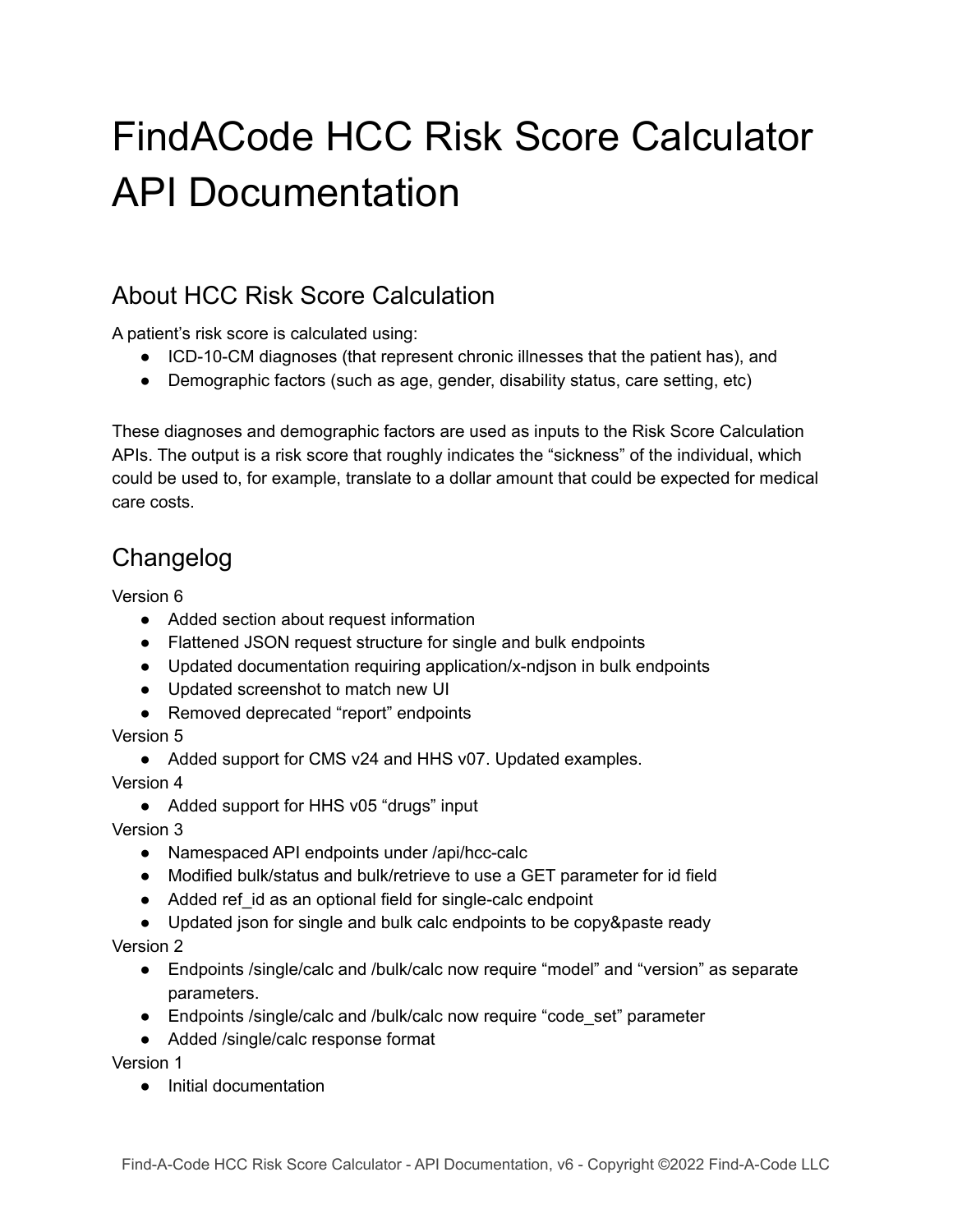# API Request Information

The API supports HTTP requests.

### Authorization

Authorization is done via a HTTP header "bearer" token in this format:

```
Authorization: Bearer 255|eZlrhMYgIl3og[…]
```
You will be able to generate bearer tokens from the main dashboard at <https://api3.findacode.com> after you have registered and been granted access to one or more API endpoints.

*Security note:* Protect this token! Don't let your users have access to this authorization token, as they would be able to make API requests directly on your behalf. If you need to rotate your tokens, simply log in to <https://api3.findacode.com> and from the dashboard there you can create a new token and delete old tokens.

### Input Format

The API supports "application/json" or "application/x-ndjson" encoded data requests, using appropriate "Content-Type" headers. See individual endpoints for more information.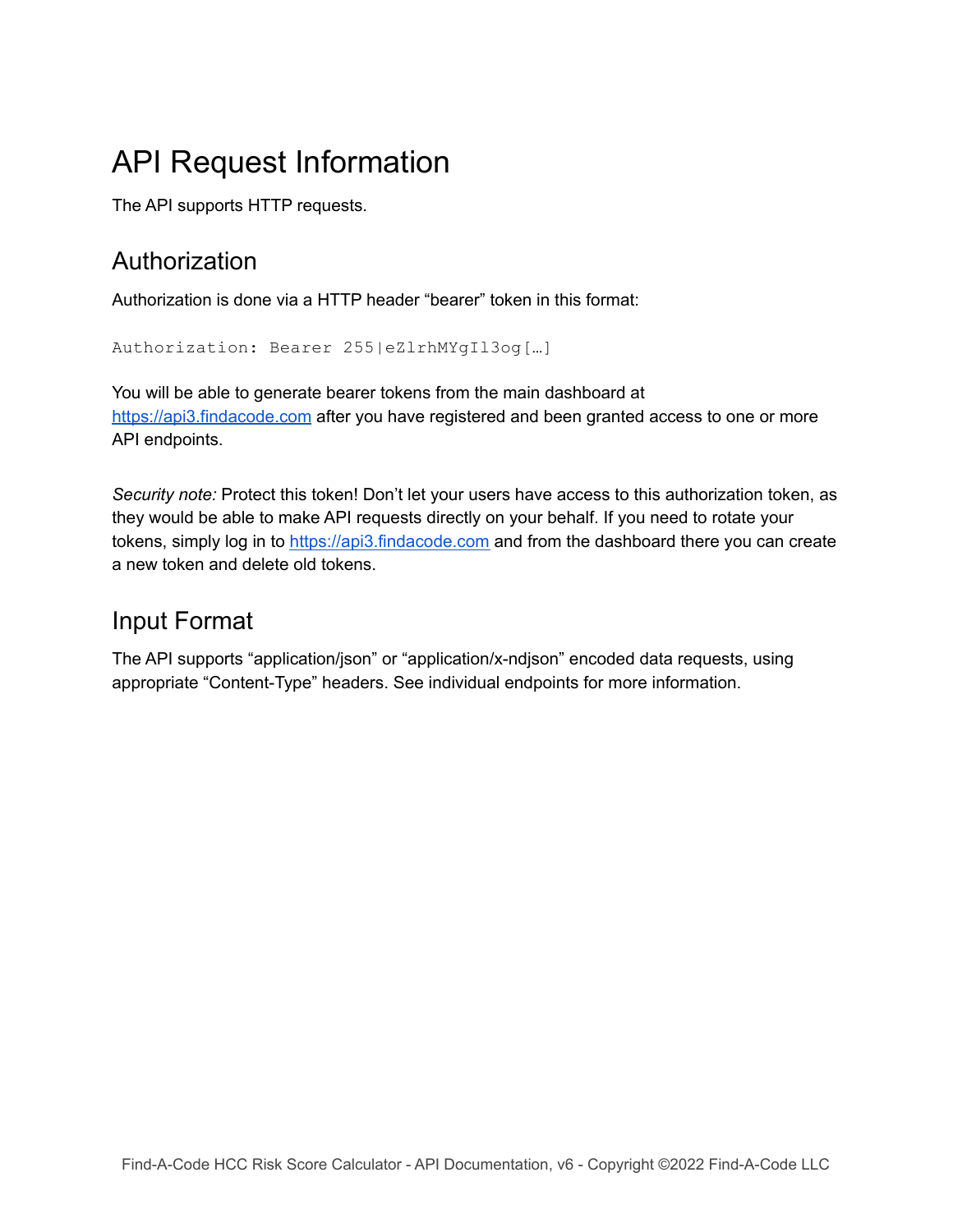# API Endpoints Summary

<span id="page-2-0"></span>

| <b>Method</b> | <b>Endpoint</b>             | <b>Description</b>                                  | <b>Accepted content types</b> |  |  |
|---------------|-----------------------------|-----------------------------------------------------|-------------------------------|--|--|
| GET           | /hcc-calc                   | Presents a webpage<br>for single HCC<br>calculation | n/a                           |  |  |
| <b>POST</b>   | /api/hcc-calc/single/calc   | Processes a single<br><b>HCC</b> calculation        | application/json              |  |  |
| <b>POST</b>   | /api/hcc-calc/bulk/calc     | <b>Processes</b><br>calculations in bulk            | application/x-ndjson          |  |  |
| <b>GET</b>    | /api/hcc-calc/bulk/status   | Gives status on bulk<br>calculations                | n/a                           |  |  |
| <b>GET</b>    | /api/hcc-calc/bulk/retrieve | Retrieves bulk<br>calculation results               | n/a                           |  |  |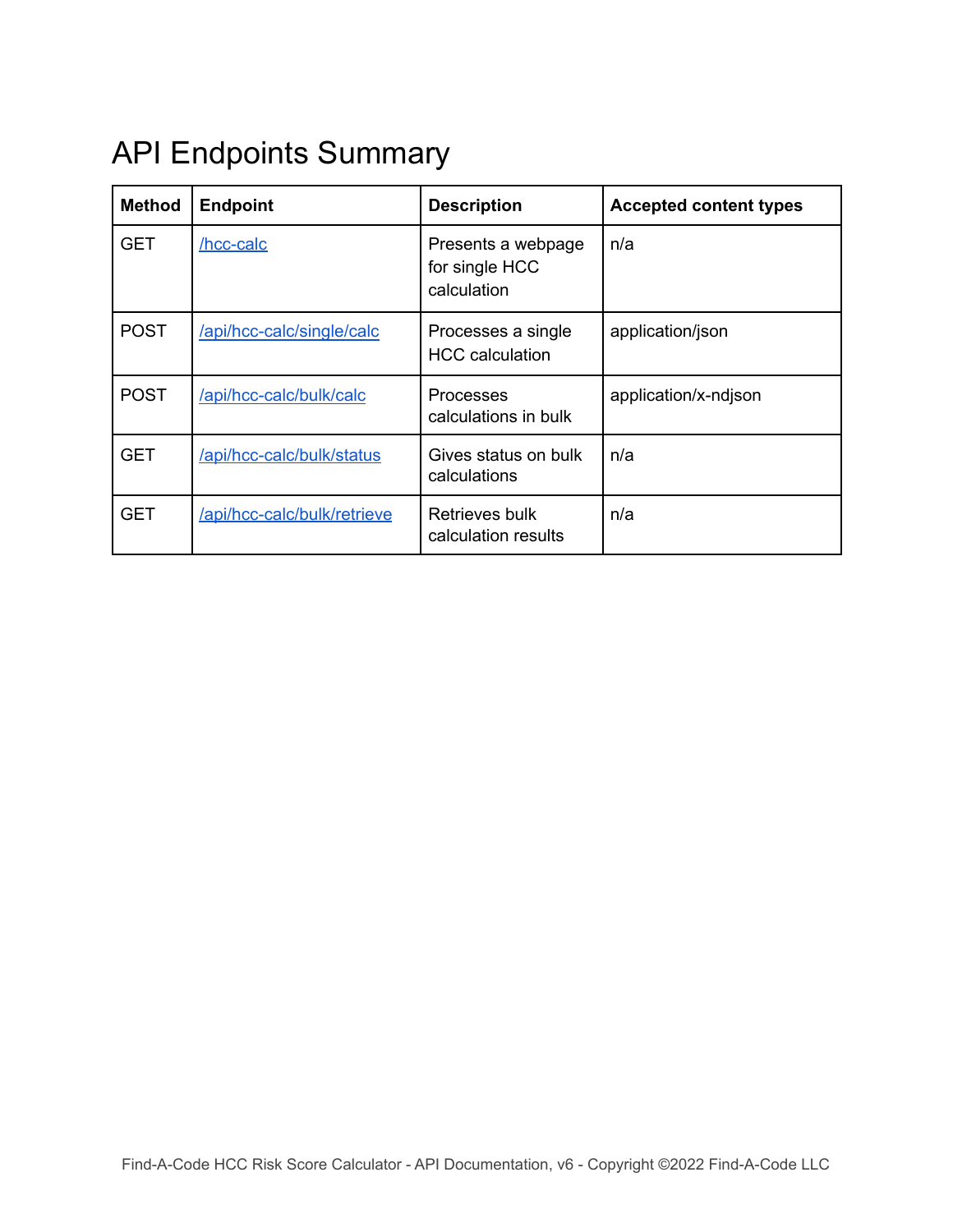# API Endpoints Detail

### Endpoint GET */hcc-calc*

#### Description: Presents a webpage for single HCC calculation

| <b>HCC Risk Calculator</b>  |               |              |                                                                                                                                                                                                                                                                 |
|-----------------------------|---------------|--------------|-----------------------------------------------------------------------------------------------------------------------------------------------------------------------------------------------------------------------------------------------------------------|
|                             |               |              | Instructions: Enter ICD diagnoses in the boxes below, and demographic information for the enrollee.<br>Click the "Add" links for additional diagnosis boxes. When done, click the "Calculate" button. The resultant HCC Risk Score will display below the form. |
| Bearer token                |               |              |                                                                                                                                                                                                                                                                 |
| Diagnosis Year              | 2021          | $\checkmark$ | Note: Changing the year will refresh the page.                                                                                                                                                                                                                  |
| Model                       | $CMS-24$<br>v |              |                                                                                                                                                                                                                                                                 |
| Code Set                    | $ICD-10$<br>٧ |              |                                                                                                                                                                                                                                                                 |
| Codes<br><b>Diagnoses</b>   |               |              | <b>HCC</b> (will appear for codes)                                                                                                                                                                                                                              |
| Gender                      | Female        | $\checkmark$ |                                                                                                                                                                                                                                                                 |
| Age                         | 65            | $(0-124)$    |                                                                                                                                                                                                                                                                 |
| <b>Dual Eligible Status</b> | 99 - Unknown  |              | $\checkmark$                                                                                                                                                                                                                                                    |
| <b>OREC</b>                 | Age           | v            | Original Reason for Medicare Entitlement                                                                                                                                                                                                                        |
| <b>New Enrollee</b>         | <b>No</b>     | $\checkmark$ | If the person is a New Enrollee in Medicare                                                                                                                                                                                                                     |
| Medicaid                    | <b>No</b>     | $\checkmark$ | If months in Medicaid in base year > 0 (payment year for new enrollees)                                                                                                                                                                                         |
| Institutional:              | No.           | $\checkmark$ | If the person is cared for in an institutional setting                                                                                                                                                                                                          |
| <b>Special Needs Plan:</b>  | <b>No</b>     | $\checkmark$ | If the person is an enrollee in a Chronic Disease Special Needs Plan (SNP)                                                                                                                                                                                      |
|                             | Calculate     |              | <b>Add to Bulk Calc Request</b><br><b>Clear</b>                                                                                                                                                                                                                 |

Note: Under the covers, this page calls [/api/hcc-calc/single/calc](#page-4-0) and [/api/hcc-calc/bulk/calc](#page-4-1) for HCC scoring.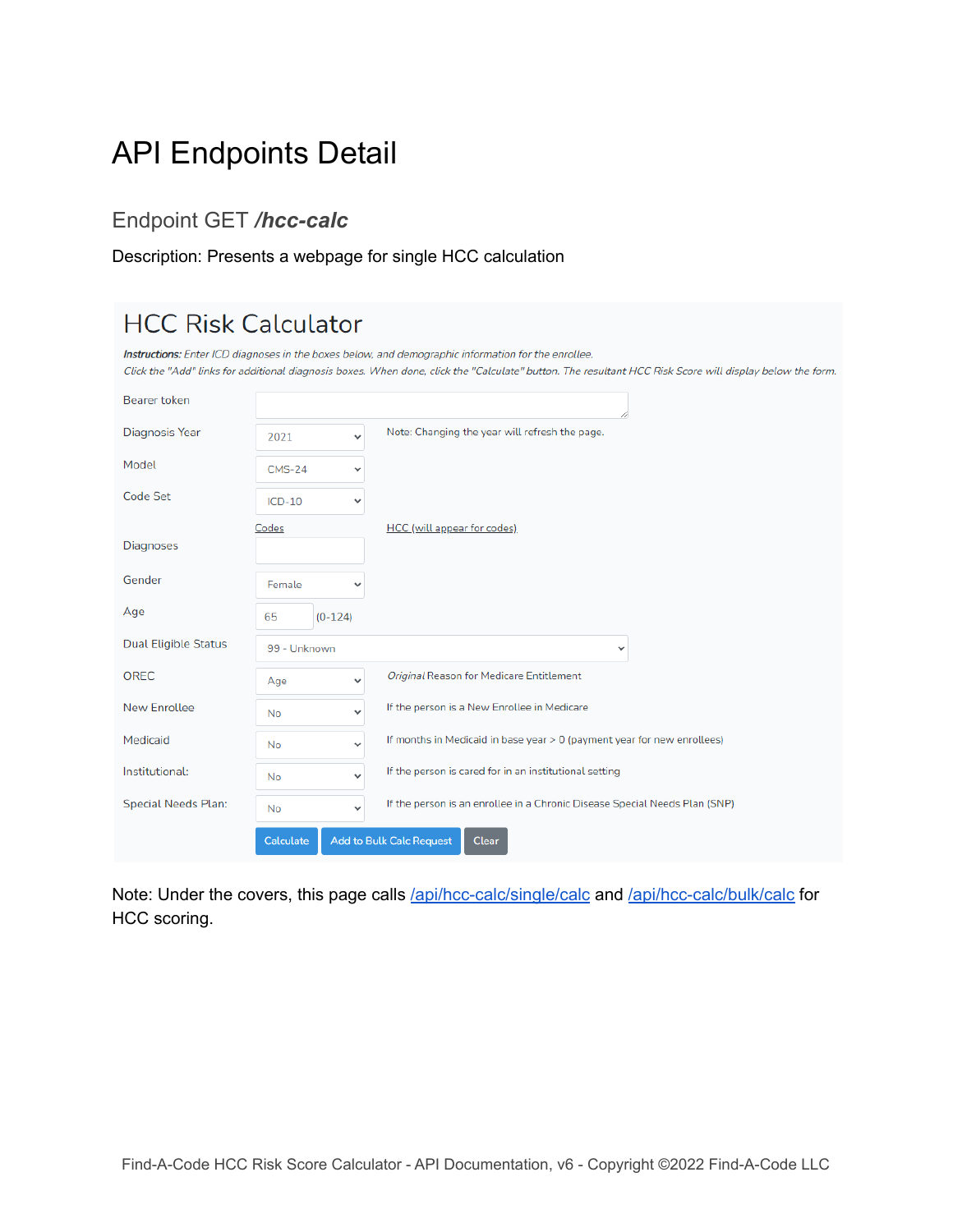#### <span id="page-4-0"></span>Endpoint: POST */api/hcc-calc/single/calc*

Description: Processes a single HCC calculation Parameters: depends on model, see "Endpoint [Parameters](#page-7-0)" below Accepted request content type: **application/json** Request example:

```
"ref_id":"ABC123","year":2021,"model":"CMS","code_set":"ICD10CM",
"version":"24","diagnoses":["B20"],"age":65,"gender":"M",
"institutional":"N","medicaid":"N","OREC":0,"new_enrollee":"N",
"special needs plan": "N", "dual eligible": "NA"1
```
Response content type: application/json Response format (Non-ESRD):

{

}

{

<span id="page-4-1"></span>}

```
{
       "success":true,
       "model":"CMS",
       "version":"24",
       "score":0.48,
       "factors":[
         {"descr":"Demographic base factor: [...]", "Factor":"0.316"},
         {"descr":"HCC 115 risk factor","Factor":"0.164"}
       \frac{1}{\sqrt{2}}"hierarchy_overrides":[]
}
```
Response format (ESRD - adds "months\_since\_transplant\_addon\_factors"):

```
"success":true, "model":"ESRD","version":"21","score": 0.446,
"factors":[
       {"descr":"HCC 115 risk factor","factor":"0.155"},
       {"descr":"Demographic base [...])","factor":"0.291"}
\frac{1}{\sqrt{2}}"months_since_transplant_addon_factors":{
      "1":"5.815",
       "2":"0.880",
       "3":"0.880",
       "4-9":"2.635",
       "10+":"1.268"
},
"hierarchy overrides": []
```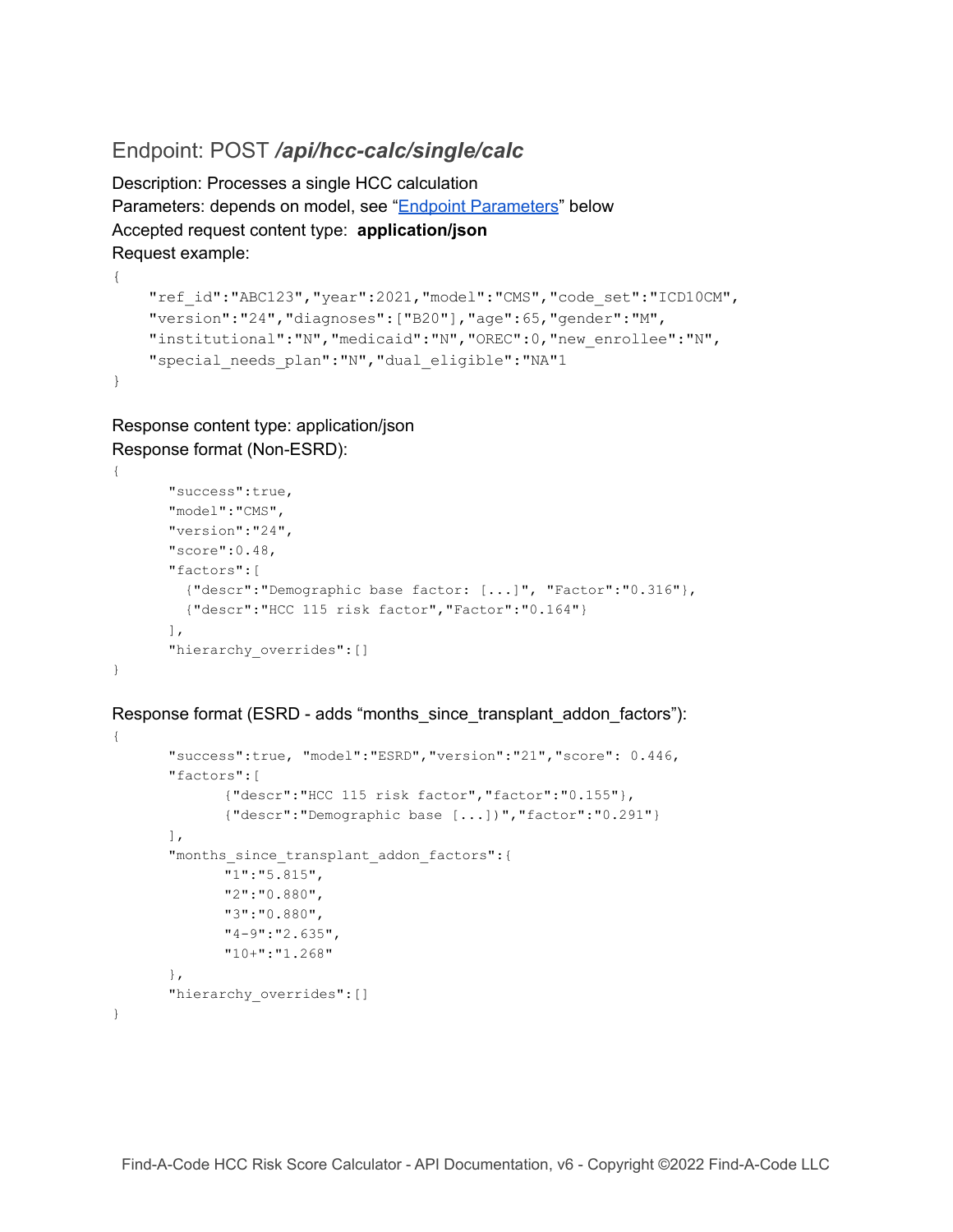### Endpoint: POST */api/hcc-calc/bulk/calc*

Description: Processes HCC calculations in bulk Parameters: depends on model, see "Endpoint [Parameters](#page-7-0)" below Accepted request content types: **application/x-ndjson**

Request structure:

Same as "/api/hcc-calc/single/calc" above, but with multiple calcs submitted, delimited with newlines (\n). Read more about [ndjson](https://github.com/ndjson/ndjson-spec) here.

#### Example:

```
{"year":2021,"model":"CMS","version":24,"code_set":"ICD10CM","ref_id":"ab12","d
iagnoses":["A01.03"],"drugs":[],"age":65,"gender":"F","OREC":0,"new_enrollee":"
N","medicaid":"N","institutional":"N","dual_eligible":"NA","special_needs_plan"
:"N"}
{"year":2021,"model":"CMS","version":24,"code_set":"ICD10CM","ref_id":"ab13","d
iagnoses":["E11.21"],"drugs":[],"age":68,"gender":"M","OREC":3,"new_enrollee":"
N","medicaid":"N","institutional":"N","dual_eligible":"NA","special_needs_plan"
:"N"}
```
#### Response content type: application/json Response format:

```
{
  "success" : true,
  "calc-id" : "{calc-id}",
  "url" : "/api/hcc-calc/bulk/status?id={calc-id}"
}
```
Note: Bulk files are limited to 100,000 calculations and 100MB at a time.

#### Endpoint: GET */api/hcc-calc/bulk/status?id={calc-id}*

Description: Retrieves the status for a bulk calculation Parameters: calc-id, the id for the calculation as returned from the /bulk/calc call Response content type: application/json Response format:

```
{
  "success": true,
  "status" : "requested|running|failed|completed",
   "url" : "/bulk/retrieve?id={calc-id}"
}
```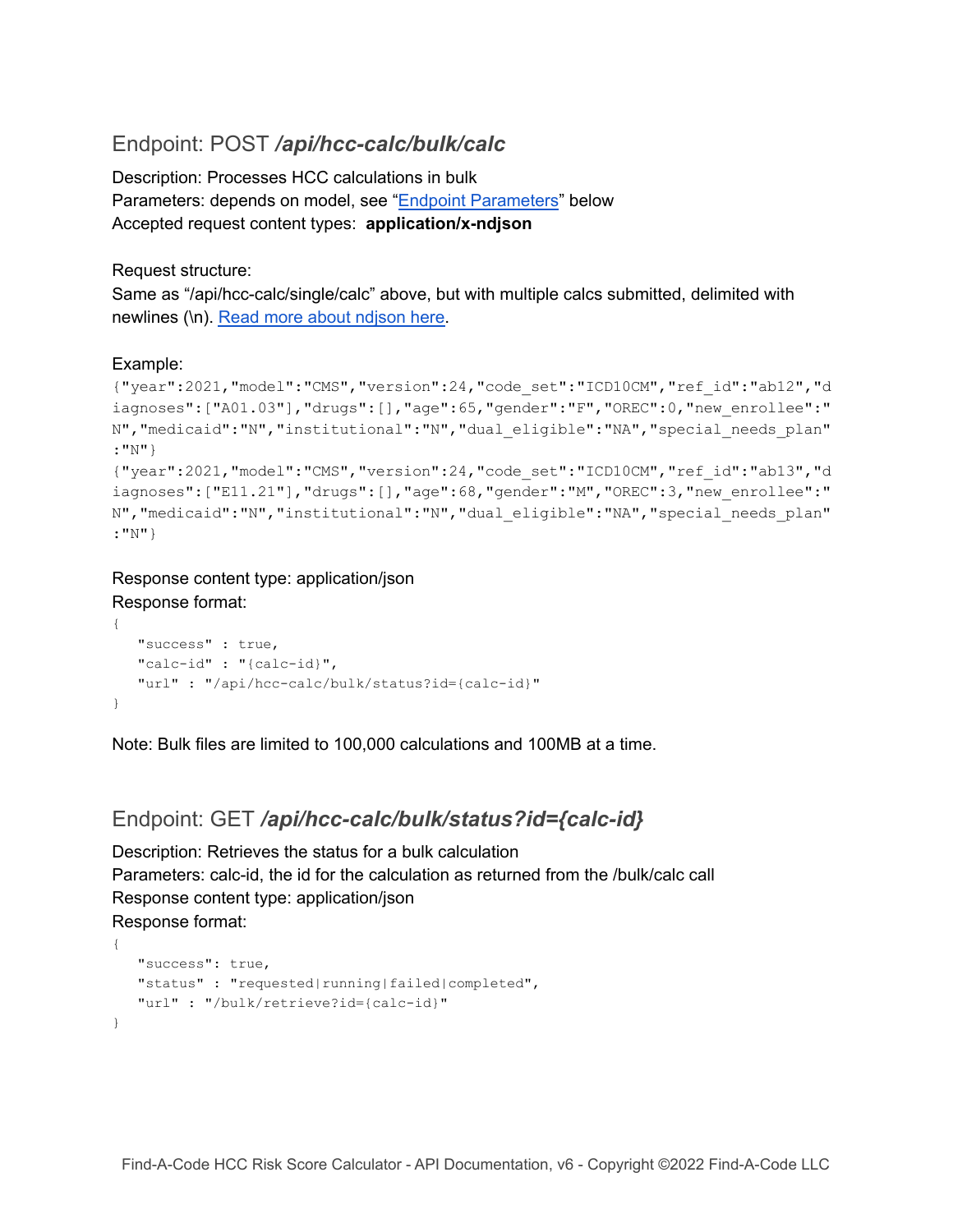### Endpoint: GET */api/hcc-calc/bulk/retrieve?id={calc-id}*

Description: Retrieves the output file of a bulk calculation Parameters: calc-id, the id for the calculation as returned from the /bulk/calc call Response content type: application/x-ndjson

#### Response format:

```
{"ref_id":"ab12","year":2021,"model":"CMS","version":24,"code_set":"ICD10CM","d
iagnoses":["A01.03"],"drugs":[],"age":65,"gender":"F","OREC":0,"new_enrollee":"
N","medicaid":"N","institutional":"N","dual_eligible":"NA","special_needs_plan"
:"N","score":0.453,"log":""}
{"ref_id":"ab13","year":2021,"model":"CMS","version":24,"code_set":"ICD10CM","d
iagnoses":["E11.21"],"drugs":[],"age":68,"gender":"M","OREC":3,"new_enrollee":"
N","medicaid":"N","institutional":"N","dual_eligible":"NA","special_needs_plan"
:"N","score":0.61,"log":""}
```
Note 1: Score factor details are not available with bulk calculations.

Note 2: if there was a problem with processing, this endpoint will return a 400 http code and application/json of the following format:

```
{
   "success": false,
  "message" : "Error message here",
}
```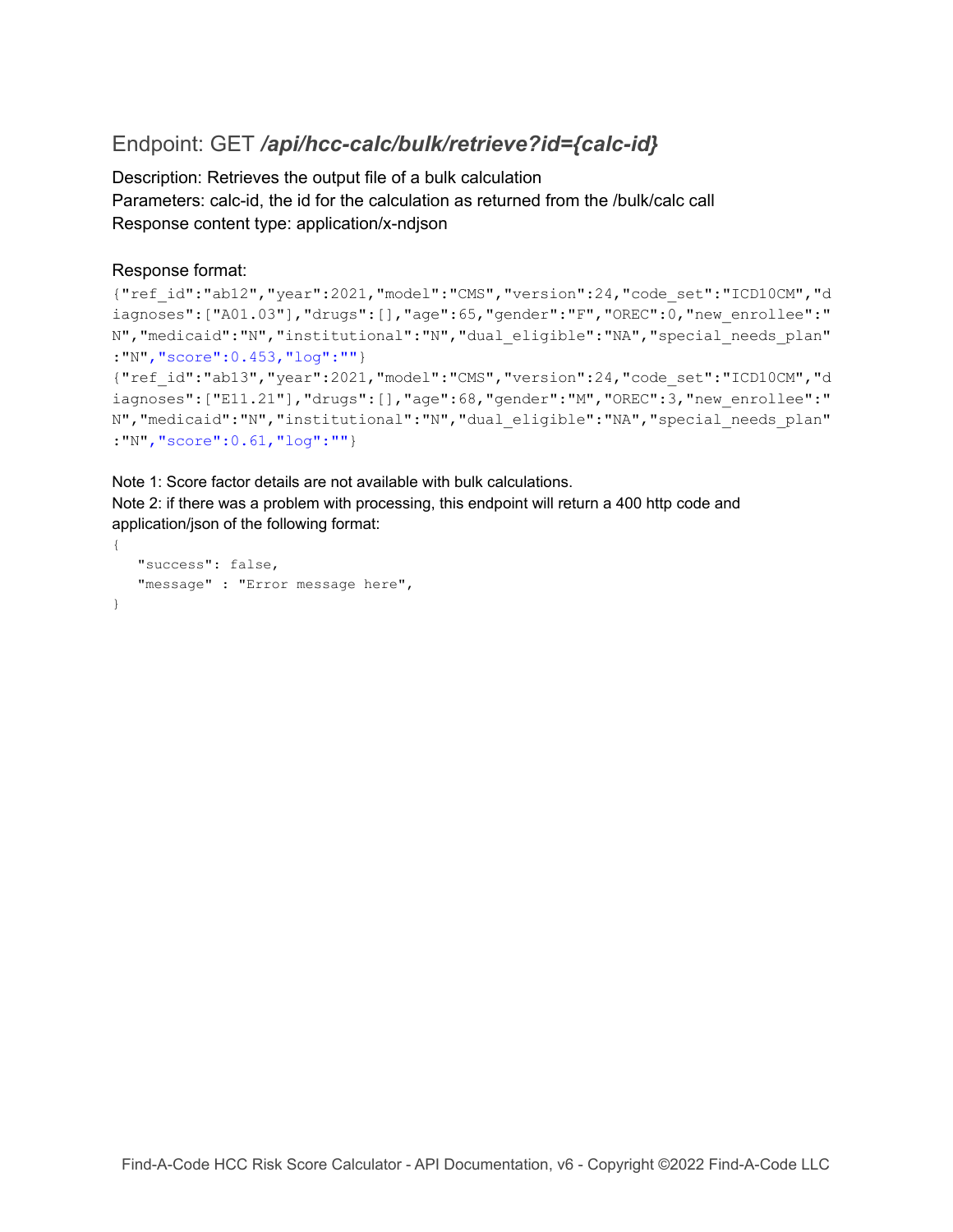# <span id="page-7-0"></span>Endpoint Parameters - Summary

| Param               | <b>Valid Values</b>                   | <b>CMS</b> | <b>ESRD</b> | <b>Rx</b> | <b>HHS</b> |
|---------------------|---------------------------------------|------------|-------------|-----------|------------|
| year                | 2011 - present                        | Y          | Y           | Y         | Y          |
| model               | CMS, ESRD, Rx, HHS                    | Y          | Y           | Y         | Y          |
| version             | 21, 22, 23, 24, 03, 04, 05, 07        |            | Y           | Y         | Y          |
| code_set            | ICD10CM, ICD9                         |            | Y           | Y         | Y          |
| ref_id              | Any string                            | Y          | Y           | Y         | Y          |
| diagnoses           | list of ICD10CM                       | Y          | Y           | Y         | Y          |
| age                 | $0 - 124$                             | Y          | Y           | Y         | Y          |
| gender              | M, F                                  | Y          | Y           | Y         | Y          |
| OREC                | 0, 1, 2, 3                            | Y          | Y           | Y         |            |
| new_enrollee        | Y, N                                  | Y          | Υ           | Υ         |            |
| medicaid            | Y, N                                  | Y          | Y           | Y         |            |
| institutional       | Y, N                                  | Y          | Y           | Y         |            |
| dual_elgible        | NA,00,01,02,03,04,05,06,08,09,**      | Y          |             |           |            |
| special_needs_plan  | Y, N                                  | Y          |             |           |            |
| kidney_status       | functioning_graft, dialysis           |            | Υ           |           |            |
| low_income          | Y, N                                  |            |             | Y         |            |
| esrd                | Y, N                                  |            |             | Y         |            |
| metal               | P, G, S, B, C                         |            |             |           | Y          |
| enrollment_duration | 1, 2, 3, 4, 5, 6, 7, 8, 9, 10, 11, 12 |            |             |           | Y          |
| drugs               | list of HCPCS or NDC codes            |            |             |           | Υ          |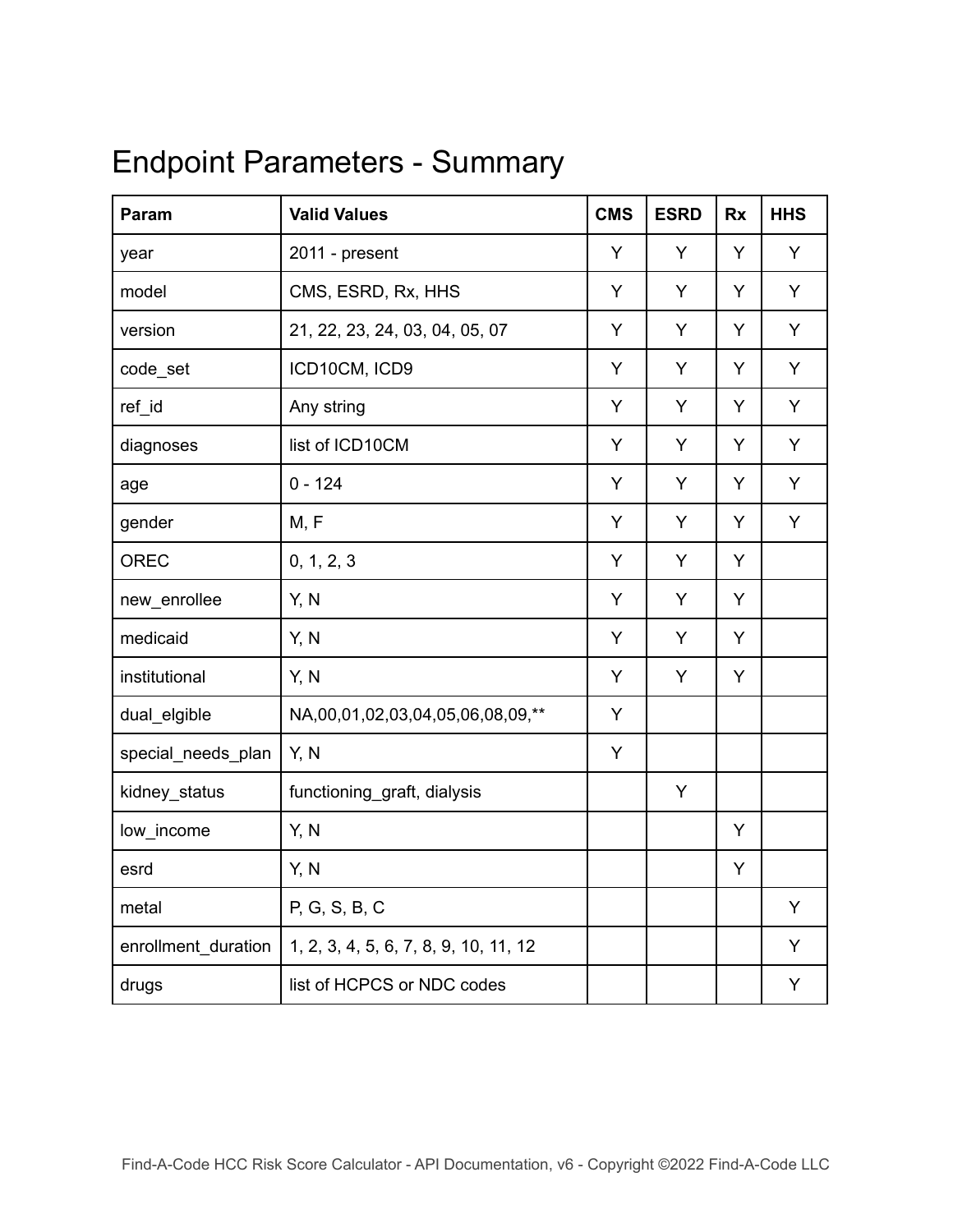# Endpoint Parameters - Details

#### Field: *year*

Description: the base year for this calculation Applicable Models: All (CMS, ESRD, Rx, HHS) Valid Values:

Integer, 2011 to present year

#### Field: *model*

Description: the statistical model used for the calculation Applicable Models: All (CMS, ESRD, Rx, HHS) Valid Values: CMS - Medicare ESRD - Medicare ESRD Rx - Medicare Rx HHS - U.S. Department of Health & Human Services

#### Field: *version*

Description: the version of the statistical model used for the calculation Applicable Models: All (CMS, ESRD, Rx, HHS) Valid Values: 21: Valid for CMS, ESRD 22: Valid for CMS 23: Valid for CMS 24: Valid for CMS 03: Valid for Rx, HHS 04: Valid for HHS 05: Valid for Rx, HHS 07: Valid for HHS

#### Field: *code\_set*

Description: the ICD code set for the submitted diagnoses Applicable Models: All (CMS, ESRD, Rx, HHS) Valid Values: ICD10CM - The ICD-10-CM code set ICD9 - The ICD-9 vol. 1 code set

Field: *ref\_id* Description: an identifier for this record. Optional for single calcs. Applicable Models: All (CMS, ESRD, Rx, HHS) Valid Values: Any alphanumeric string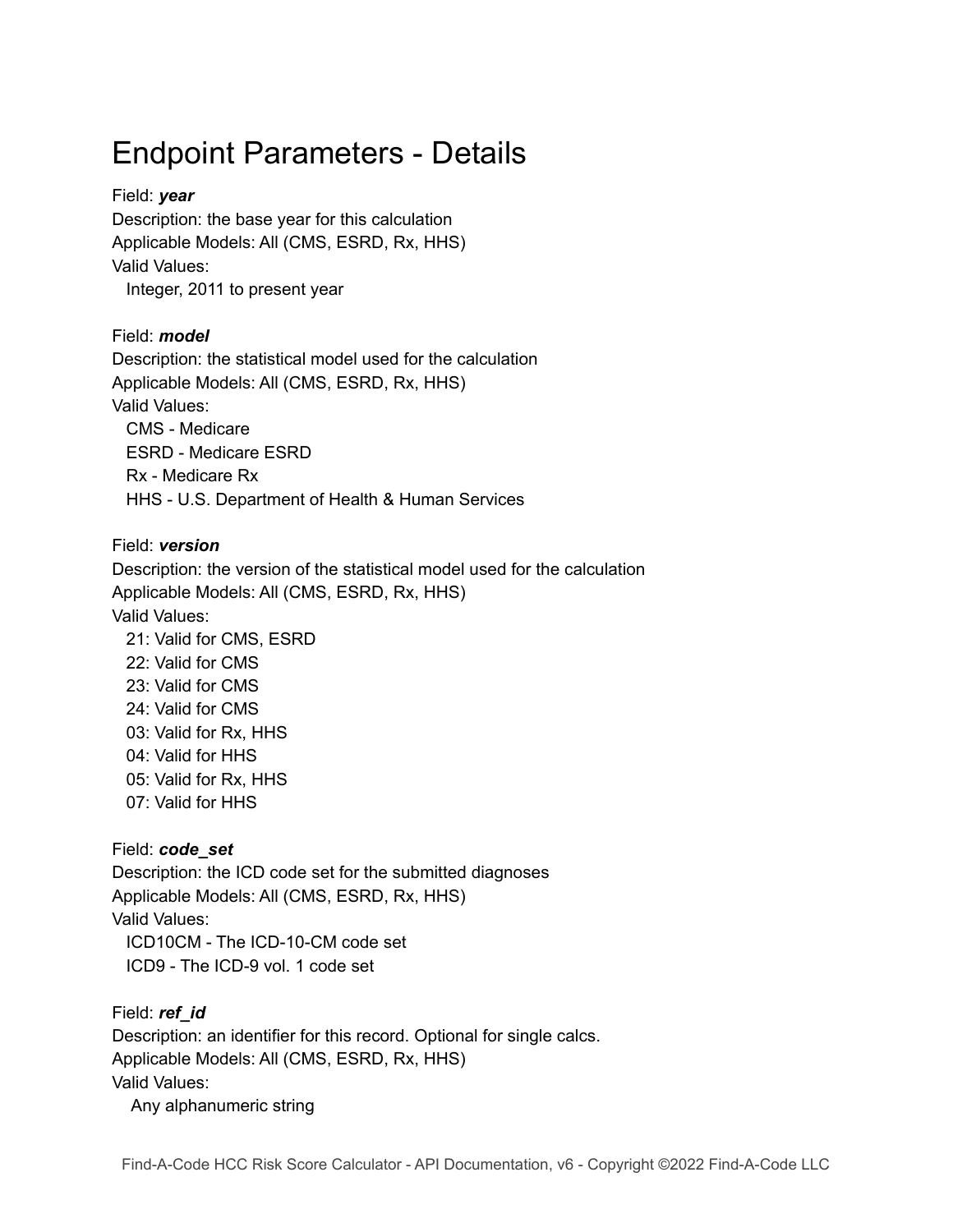#### Field: *diagnoses*

Description: list of ICD10CM diagnoses Applicable Models: All (CMS, ESRD, Rx, HHS) Valid Values:

Each diagnosis is 3 - 8 characters long, periods included. Example:

diagnoses:["A01.03","B20","E11.11"]

#### Field: *age*

Description: the age of the patient. Applicable Models: All (CMS, ESRD, Rx, HHS) Valid Values:

Integers from 0 - 124, inclusive

#### Field: *gender*

Description: the gender of the patient. Applicable Models: All (CMS, ESRD, Rx, HHS) Valid Values:

- M male
- F female

#### Field: *OREC*

Description: the Original Reason for Medicare Entitlement Applicable Models: CMS, ESRD, Rx Valid Values:

- 0 Age
- 1 Disability/DIB
- 2 ESRD
- 3 Both DIB and ESRD

#### Field: *new\_enrollee*

Description: If the patient is a new enrollee in Medicare Applicable Models: CMS, ESRD, Rx Valid Values:

- Y Yes
- N No

#### Field: *medicaid*

Description: If months in Medicaid in base year > 0 (payment year for new enrollees) Applicable Models: CMS, ESRD, Rx Valid Values:

- Y Yes
- N No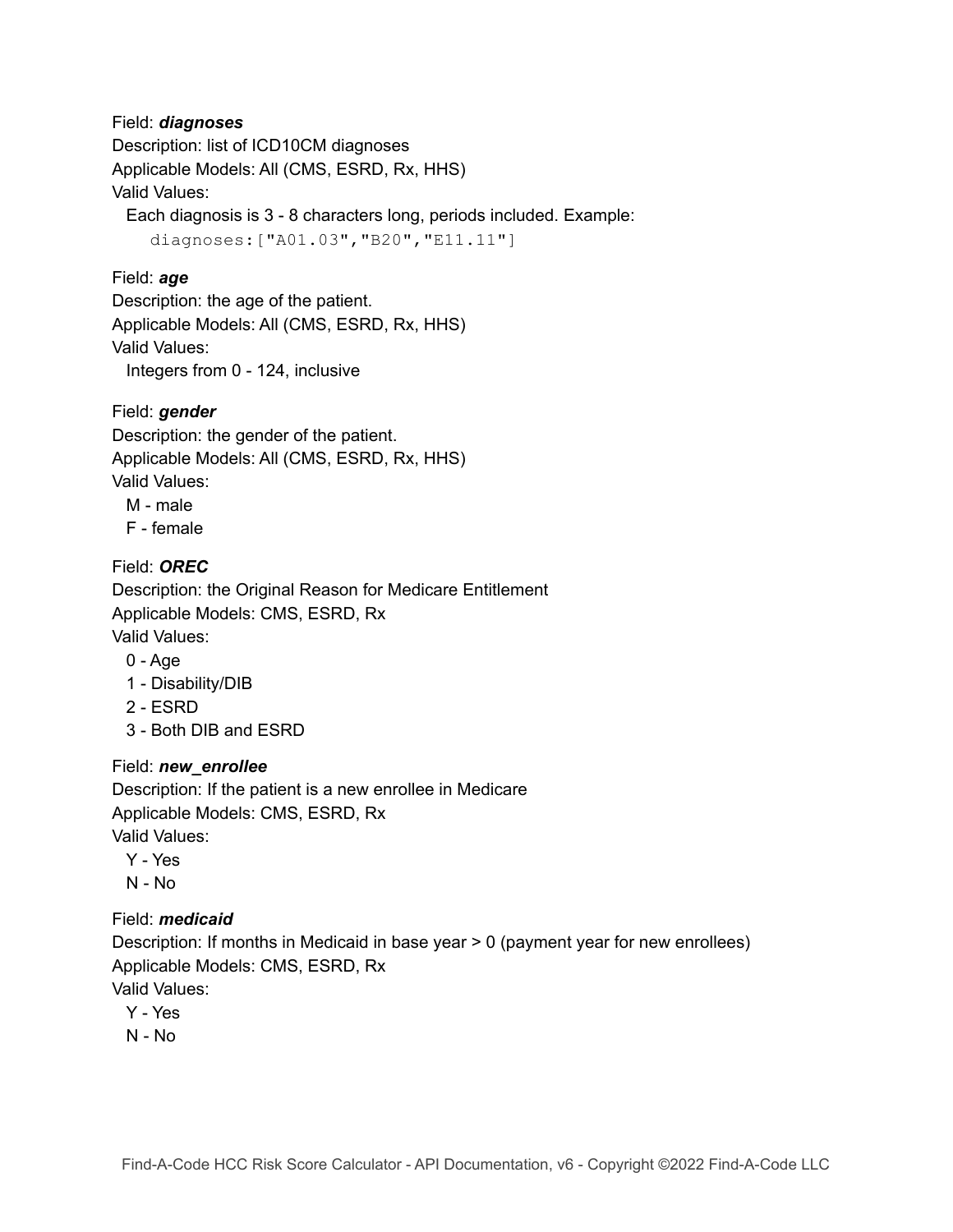#### Field: *institutional*

Description: If the person is cared for in an institutional setting Applicable Models: CMS, ESRD, Rx Valid Values:

- Y Yes
- N No

#### Field: *dual\_eligible*

Description: If the patient is dual-eligible for Medicaid/Medicare/Other Applicable Models: CMS versions 22, 23, 24

#### Valid Values:

- NA Non-Medicaid
- 00 Not Medicare enrolled for the month
- 01 Qualified Medicare Beneficiary (QMB)-only
- 02 QMB and full Medicaid coverage, including Rx
- 03 Specified Low-Income Medicare Beneficiary (SLMB)-only
- 04 SLMB and full Medicaid coverage, including Rx
- 05 Qualified Disabled Working Individual (QDWI)
- 06 Qualifying Individuals (QI)
- 08 Other Dual Eligibles (not QMP/SLMB/QWDI/QI) with full Medicaid coverage, incl. Rx
- 09 Other Dual Eligibles but without Medicaid coverage
- 99 Unknown
- \*\* Enrolled in Medicare A and/or B, but no Part D enrollment data

#### Field: *special\_needs\_plan*

Description: If the person is an enrollee in a Chronic Disease Special Needs Plan (SNP) Applicable Models: CMS

Valid Values:

- Y Yes
- N No

#### Field: *kidney\_status*

Description: If the person is currently on dialysis, or has a functioning graft (transplant) Applicable Models: ESRD

Valid Values:

functioning\_graft - Patient has a functioning kidney transplant dialysis - Patient is on dialysis

#### Field: *low\_income*

Description: If the person is considered low-income. Applicable Models: Rx Valid Values:

- Y Yes
- N No